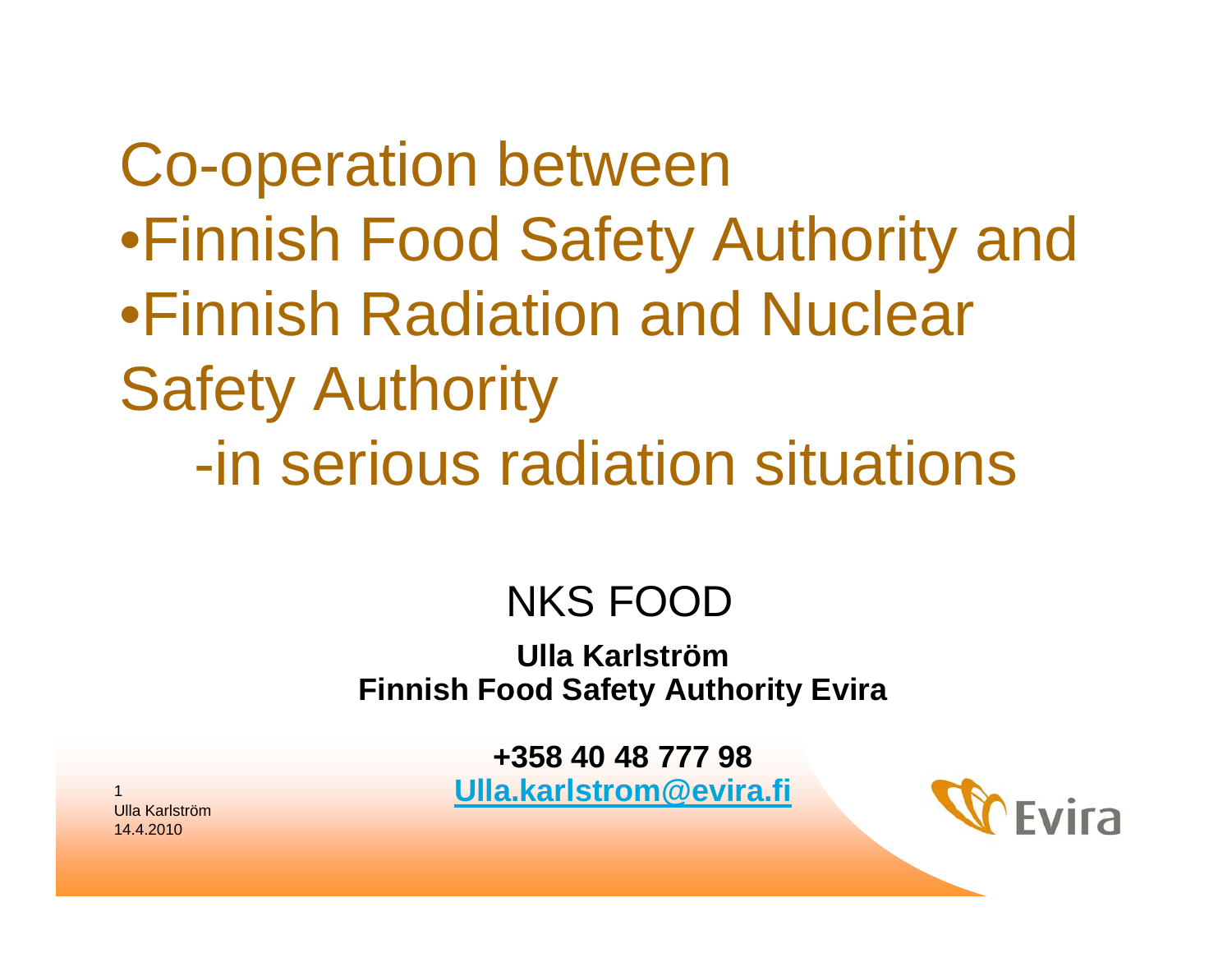#### **Evira**

- Finnish Food Safety Authority Evira started its operation in May 2006.
- Single authority in compliance with the "from the field to the table" principle.
- The operation of Evira focuses on
	- – $-$  ensuring the safety of food and feed
	- – $-$  promoting the health and welfare of animals
	- –– plant health.

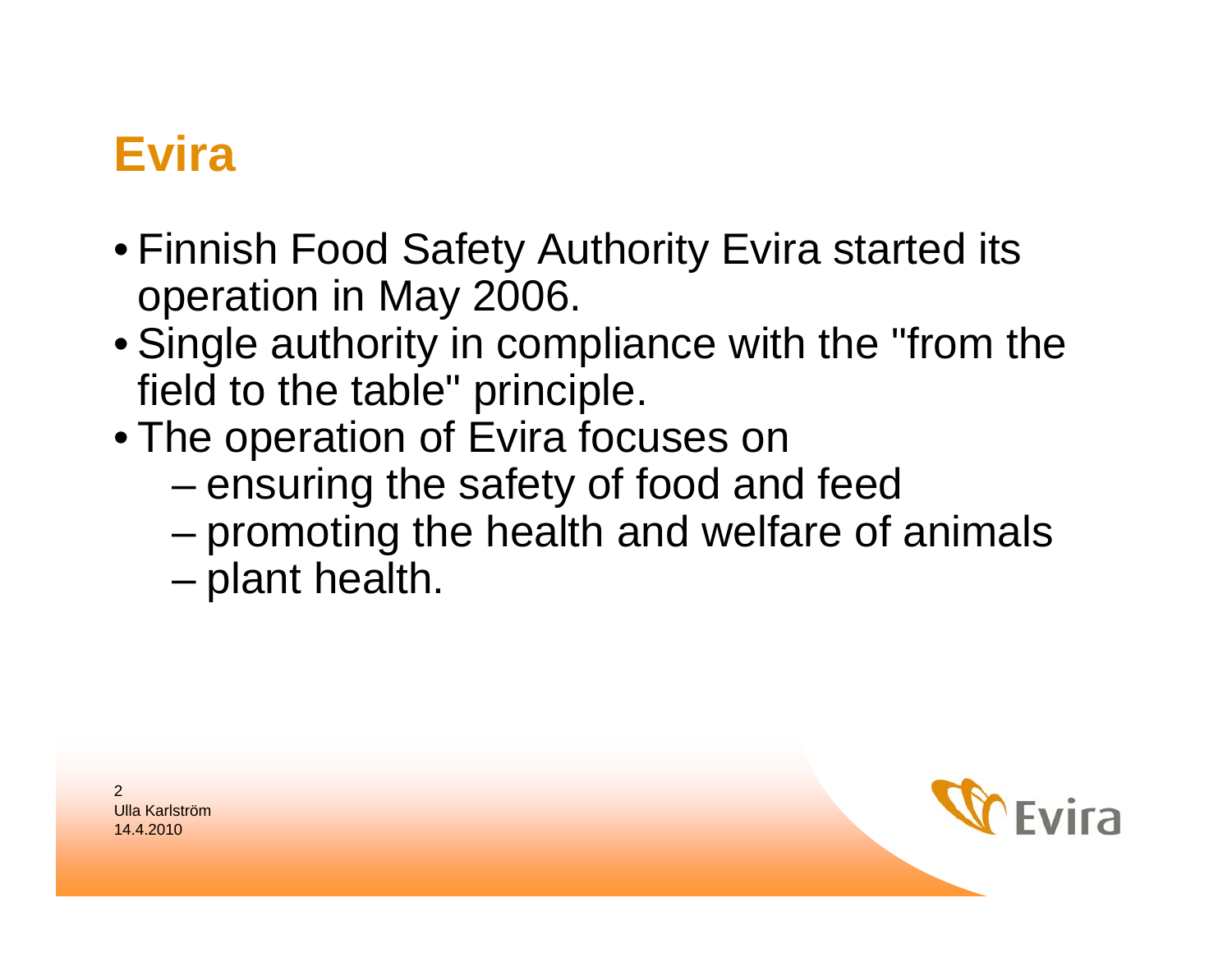#### **Administration of food safety in Finland**

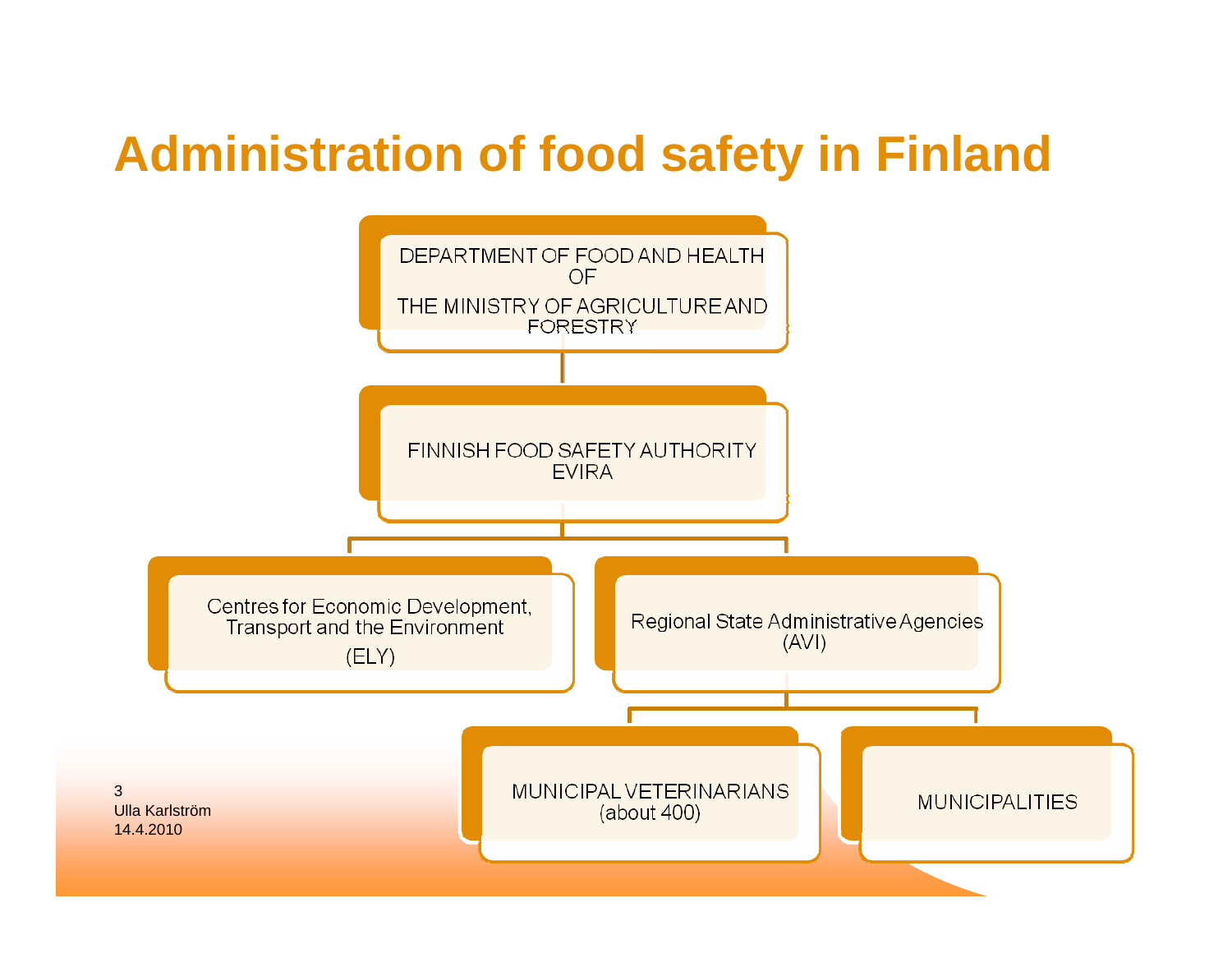**Responsible authorities** 

- Evira and STUK are:
	- Governmental organisations
	- Organisations with high expertise in their own fields
	- Both organisations have responsibilites to ensure food safety in
	- Current, "normal" situation
	- Exceptional radiation situations
	- How do we determine responsibilities in different situations?



<u> Ulla Karlström</u> 14 4 2010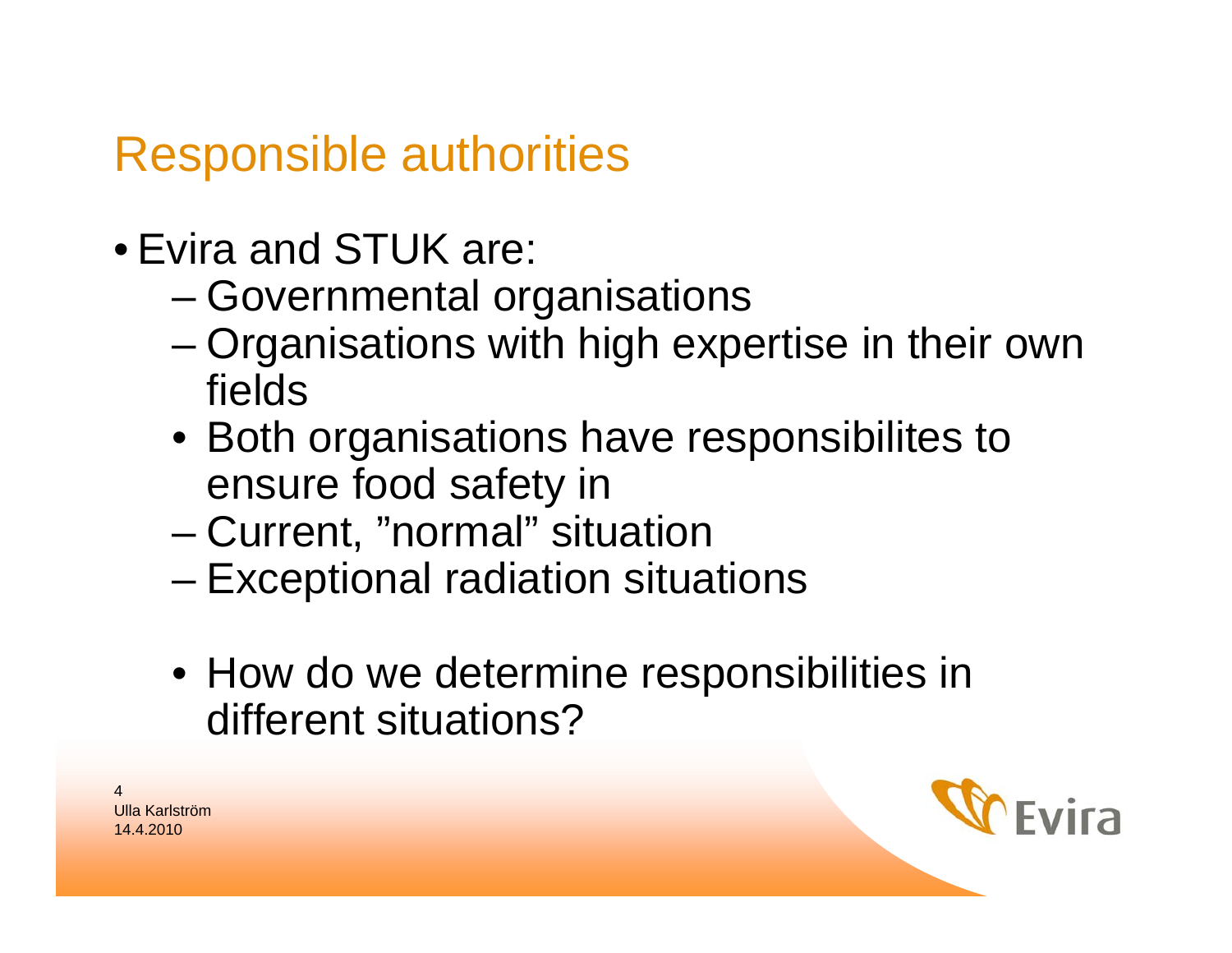#### **Co-operation agreement**

- A group of experts from both institutions have prepared a written contract specifying responsibilities
- General directors have signed this contract
- Responsibilities have been discussed both in current situation and in emergency



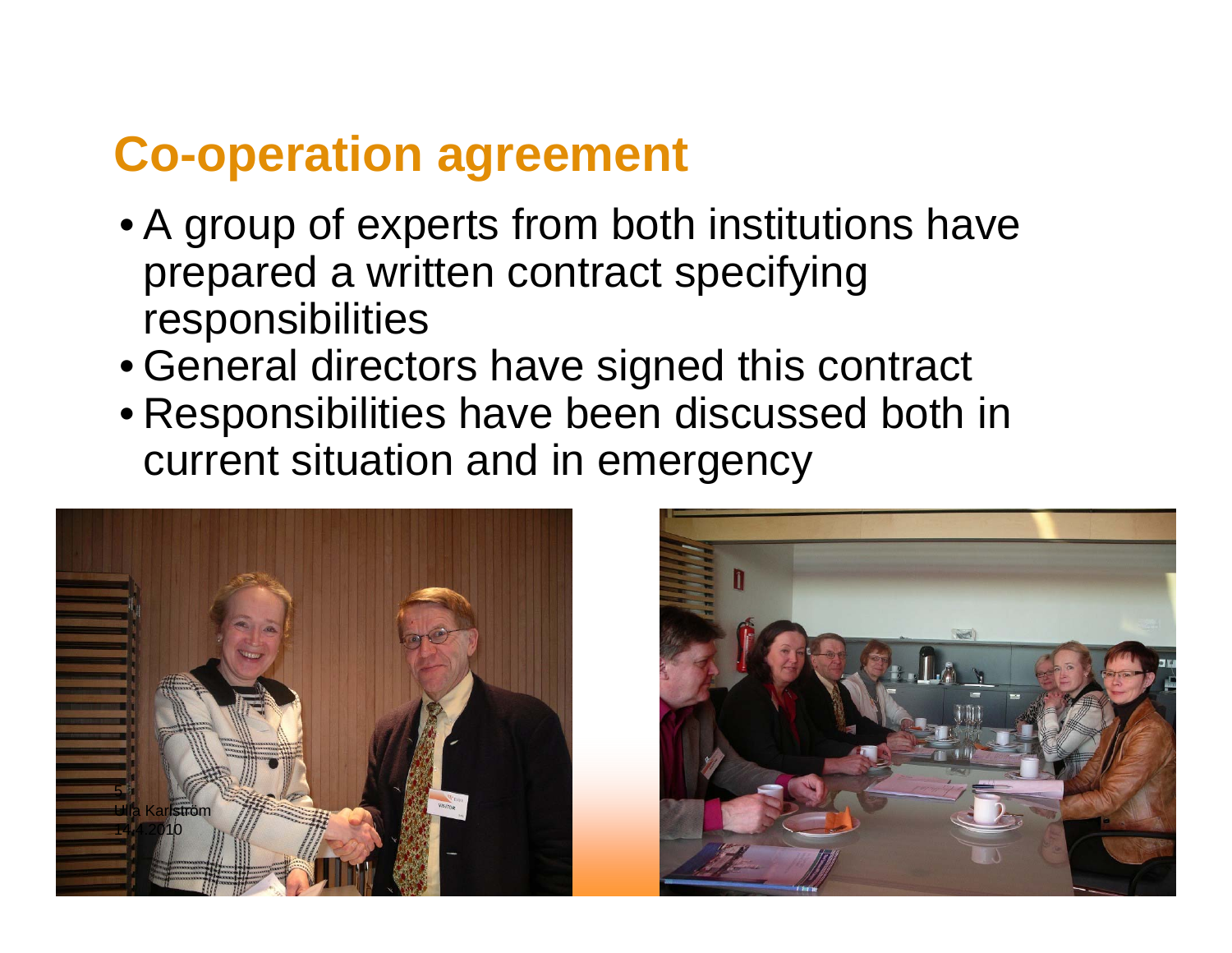### **Role of STUK: Main tasks**

- STUK is expert organisation who
	- – $-$  evaluates the situation and its significance
	- – makes prognosis on how the situation will evolve
	- –estimates the need of limitations on food consumption and safety limits of foodstuffs
	- –– gives recommendations on the countermeasures for other authorities
	- –– gives advice to food producers (agriculture, food industry)
	- –– runs environmental monitoring programs

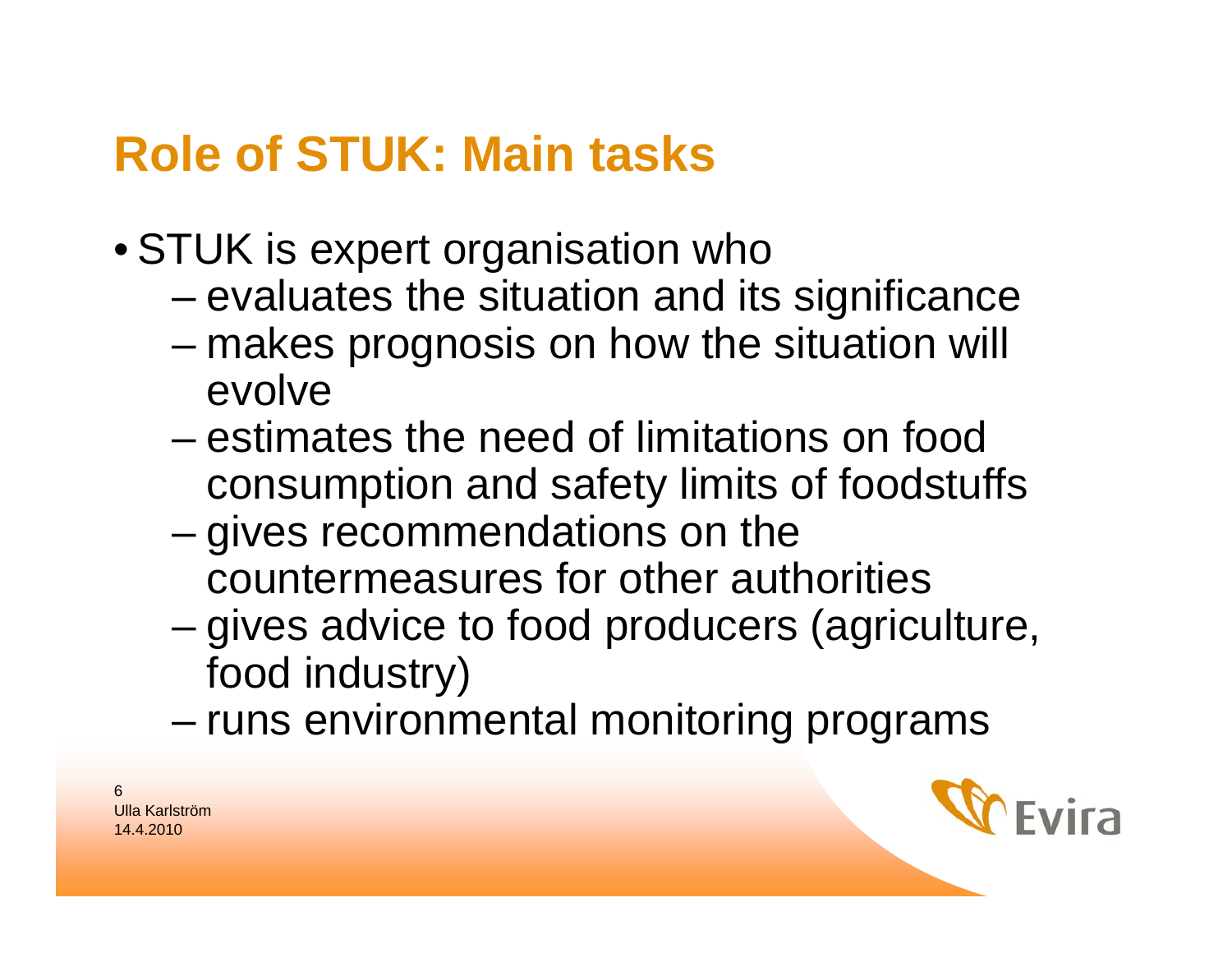### **Role of Evira: Main tasks**

- •Evira is
	- –– competent authority for food and feed
	- – putting into effect the decrees concerning food and feed safety
	- –– takes into account the recommendations that STUK have given (after discussion with Ministry of Agriculture and Forestry)
	- –– Gives guidelines to
		- ELY
		- AVI
		- Municipalities
		- Food and feed business operators

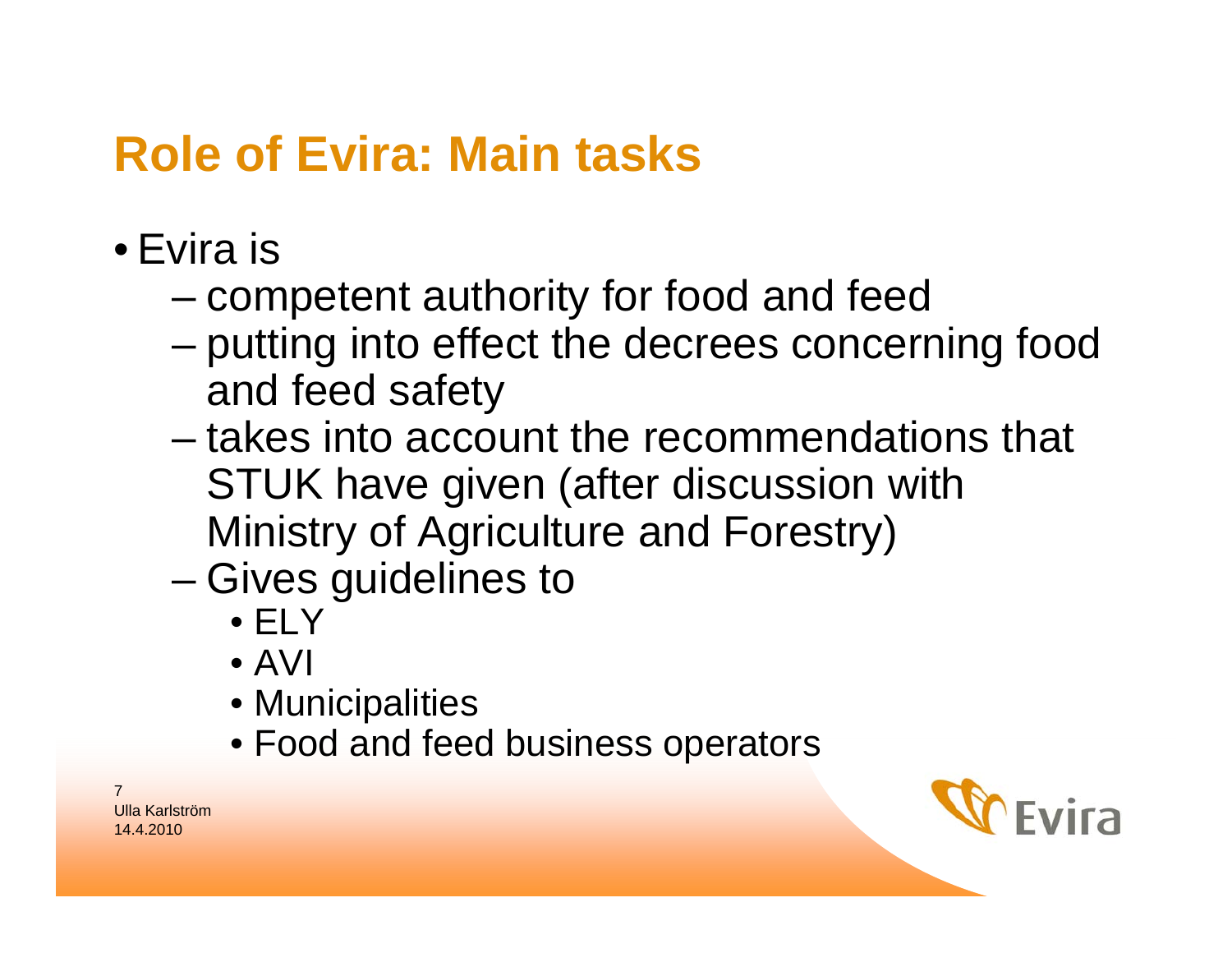### **Duties of STUK concerning food and feed in exeptional radiation situations**

- Estimates the need of food and feed monitoring and prepares monitoring programs with Evira for securing the safety of food and feed
- Analyses gamma-, beta- and alfa-emitting radionuclides on food and feed samples at STUK labororatories in Helsinki and Rovaniemi
- Guides sample analyses of local and regional laboratories; quality assurance, priority of <sub>。</sub>measurements etc.

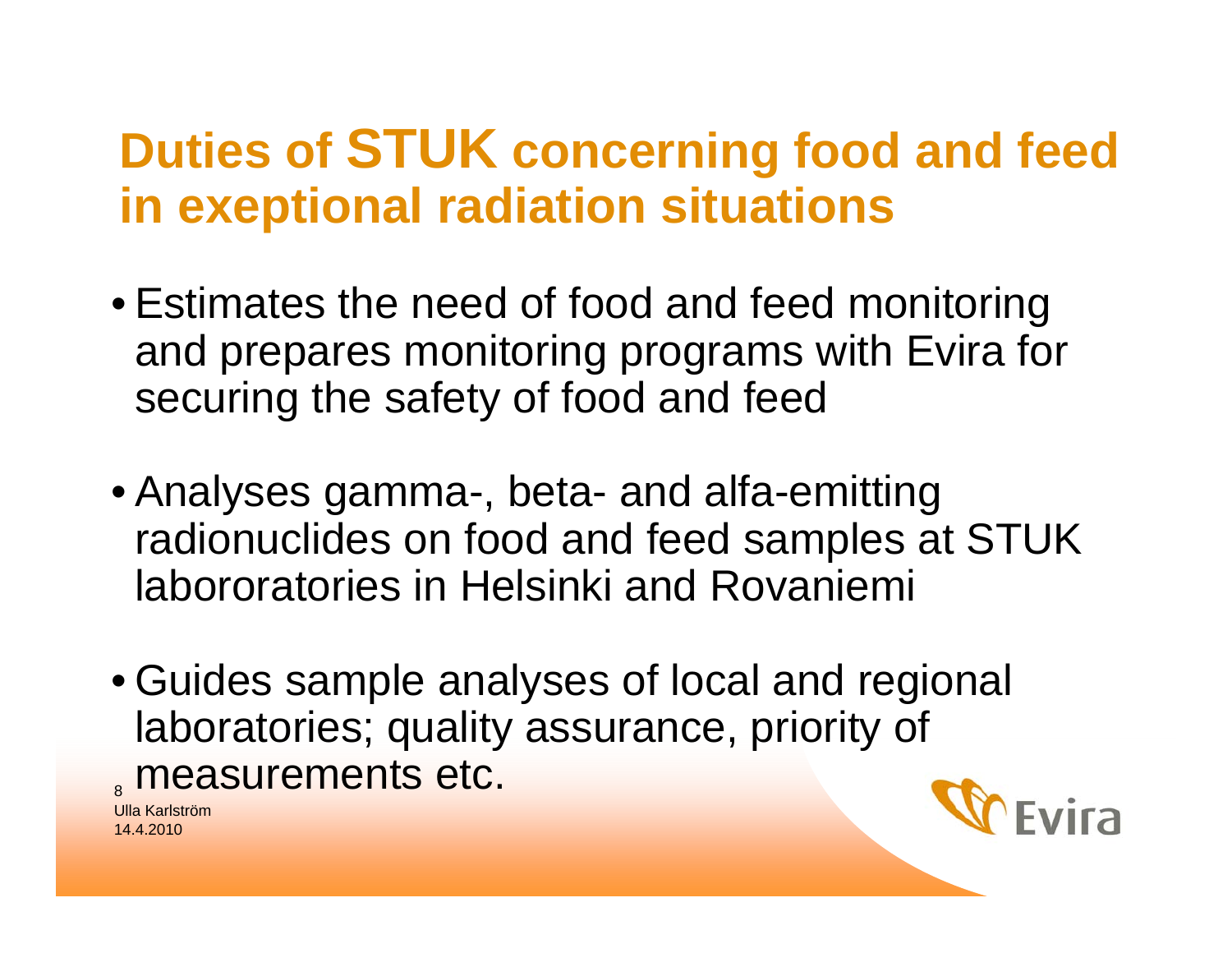## **Duties of STUK concerning food and feed in exceptional radiation situations (2)**

- Evaluates the health risks concerning the radioactivity and the safety of food together with experts from Evira
- Prepares recommendations for using food and feed
- Informs on the development of the situation both to domestic and foreign authorities, partners and media
- Many other tasks, not involving food or feed

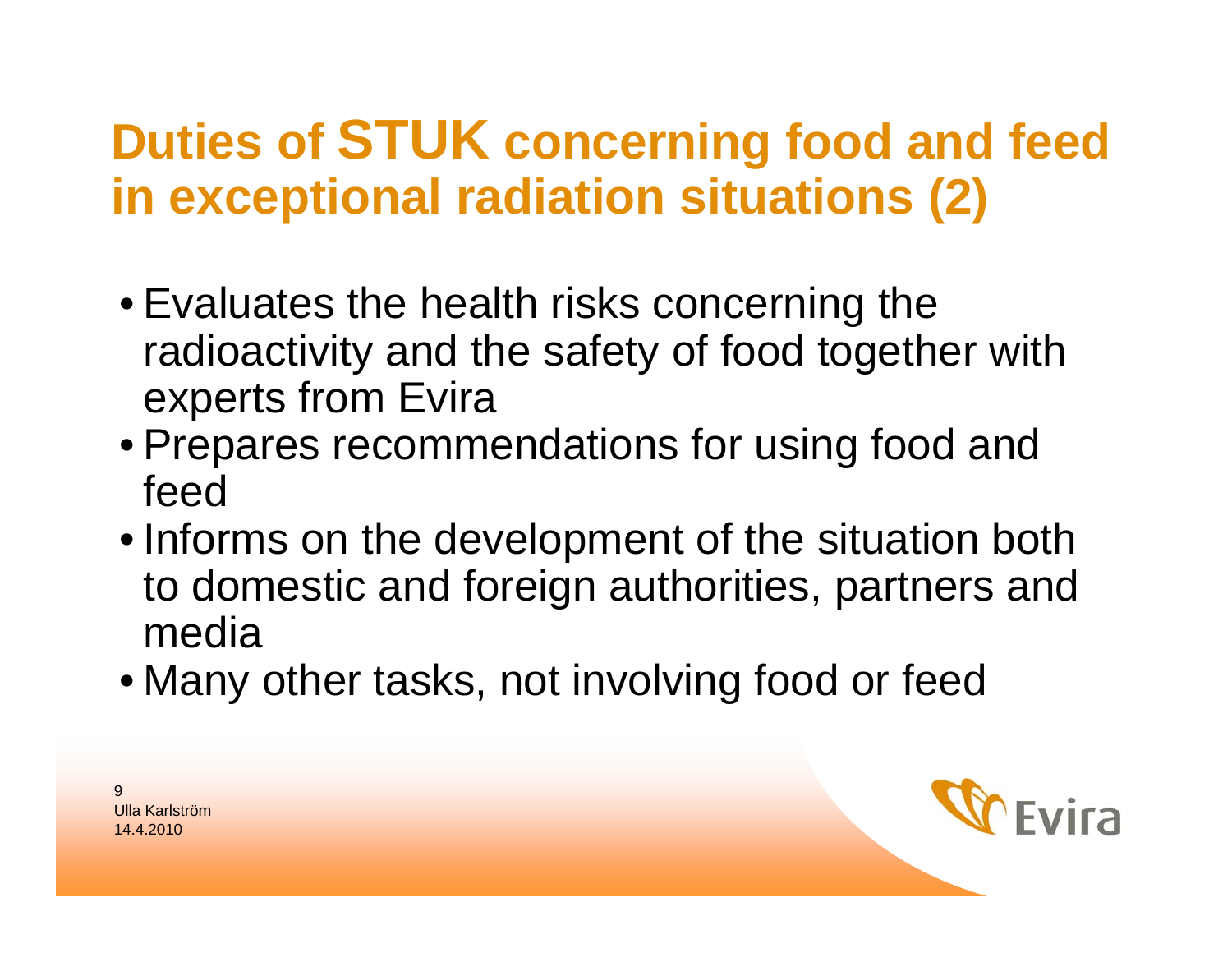### **Duties of Evira concerning food and feed in exeptional radiation situations**

- Takes the recommendations given by STUK into account
- Gives guidance to local food and feed authorities and busines operators
- Delivers the food monitoring plan to municipal authorities via Regional State Administrative Agencies (AVI)
- Delivers the feed monitoring plan to Centres for Economic Development, Transport and the Environment (ELY)

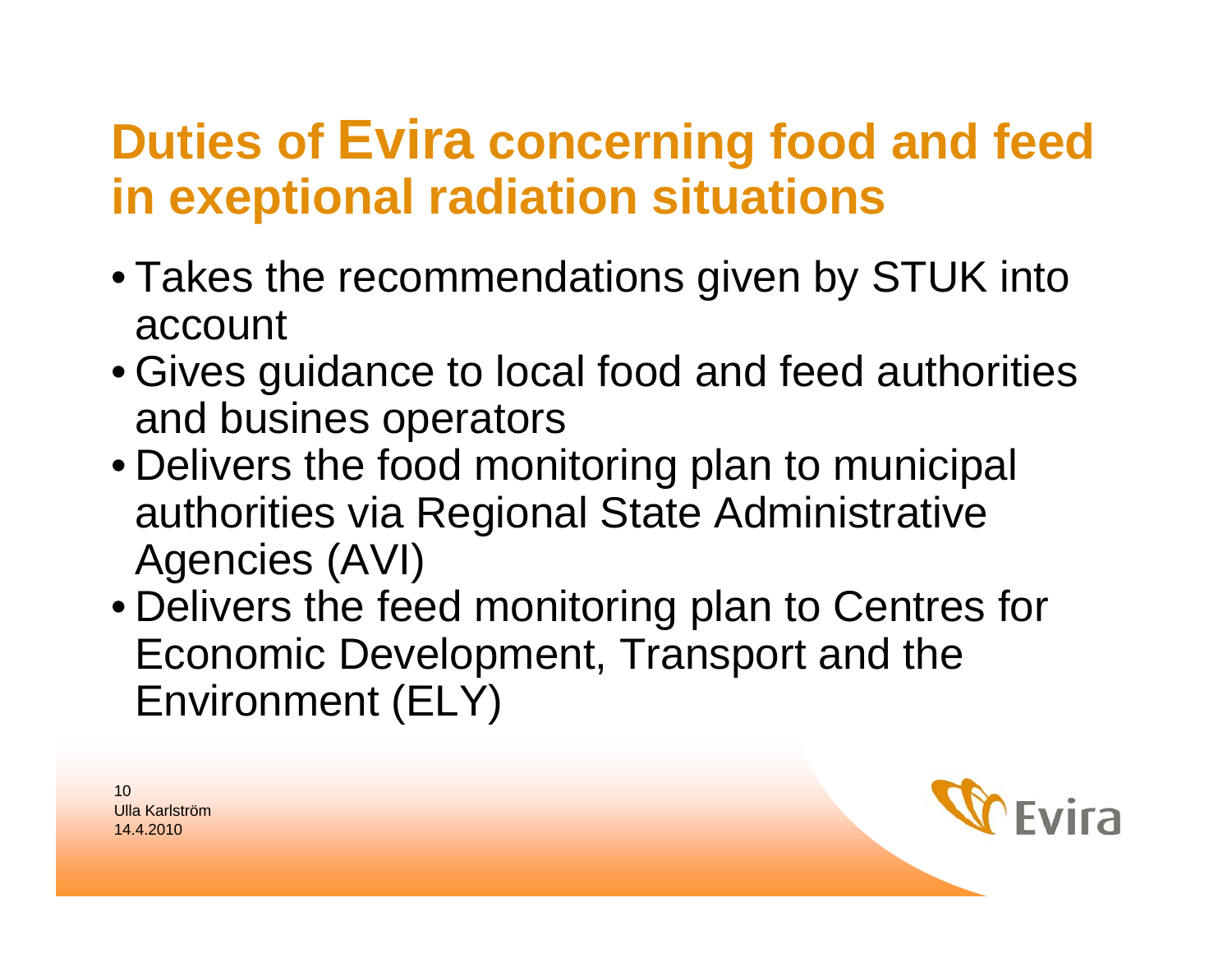### **Duties of Evira concerning food and feed in exeptional radiation situations(2)**

- Makes sure that local authorities are aware of the maximum permitted levels of radioacitive substances in food and feed
- Makes intake calculations and risk assessment of the radioactive compounds in food in cooperation with STUK
- In the beginning of the situation gives guidance to protect feed and food supplies from contaminantion

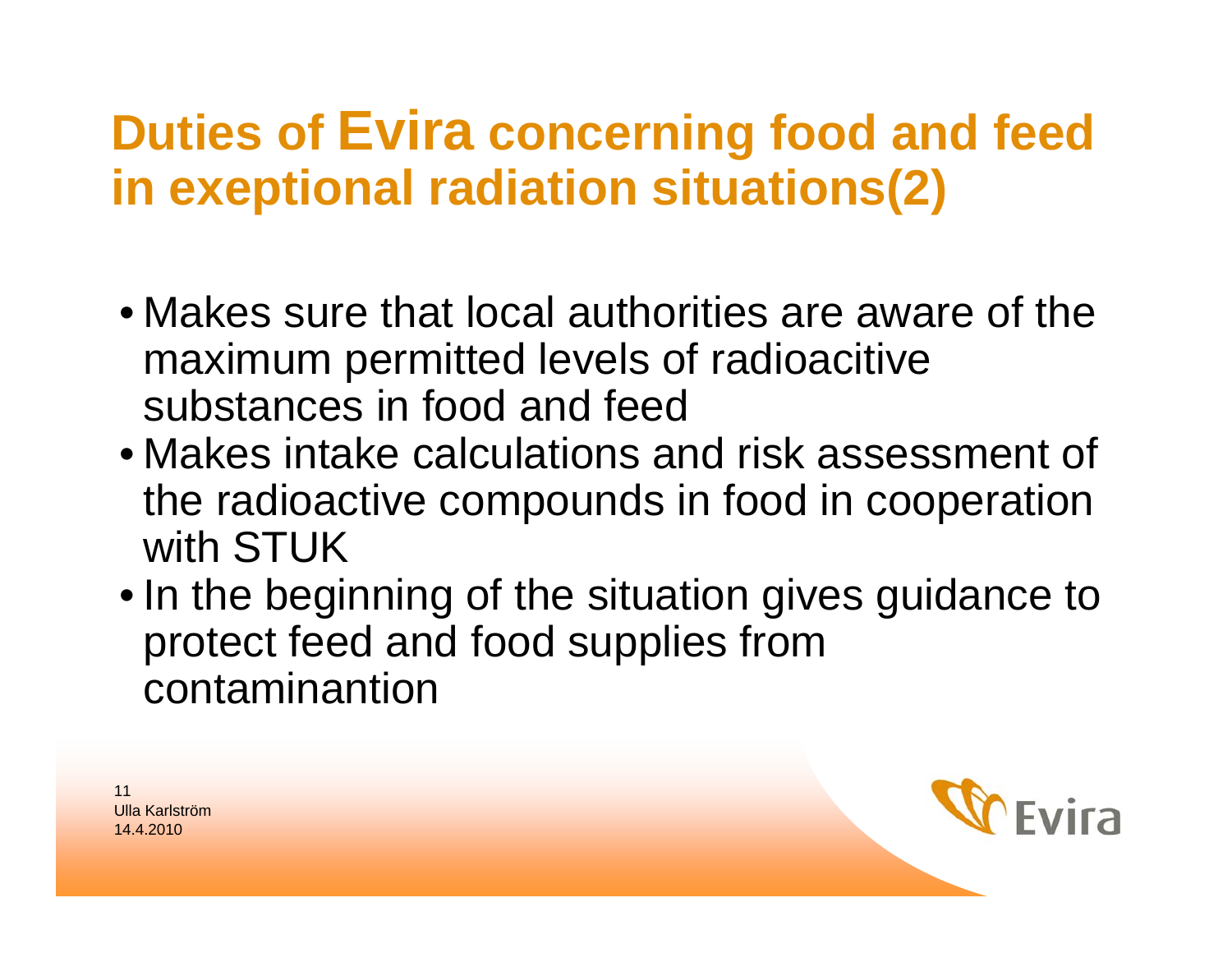### **Duties of Evira concerning food and feed in exceptional radiation situations(3)**

- Helps municipal authorities to make decisions to reject and discharge food and lots, which are not safe for human consumption or animal feed
- Coordinates the withdrawal of food from market, if necessary
- After the acute situation, gives guidance to AVI, ELY and municipalities to monitor the situation regionally

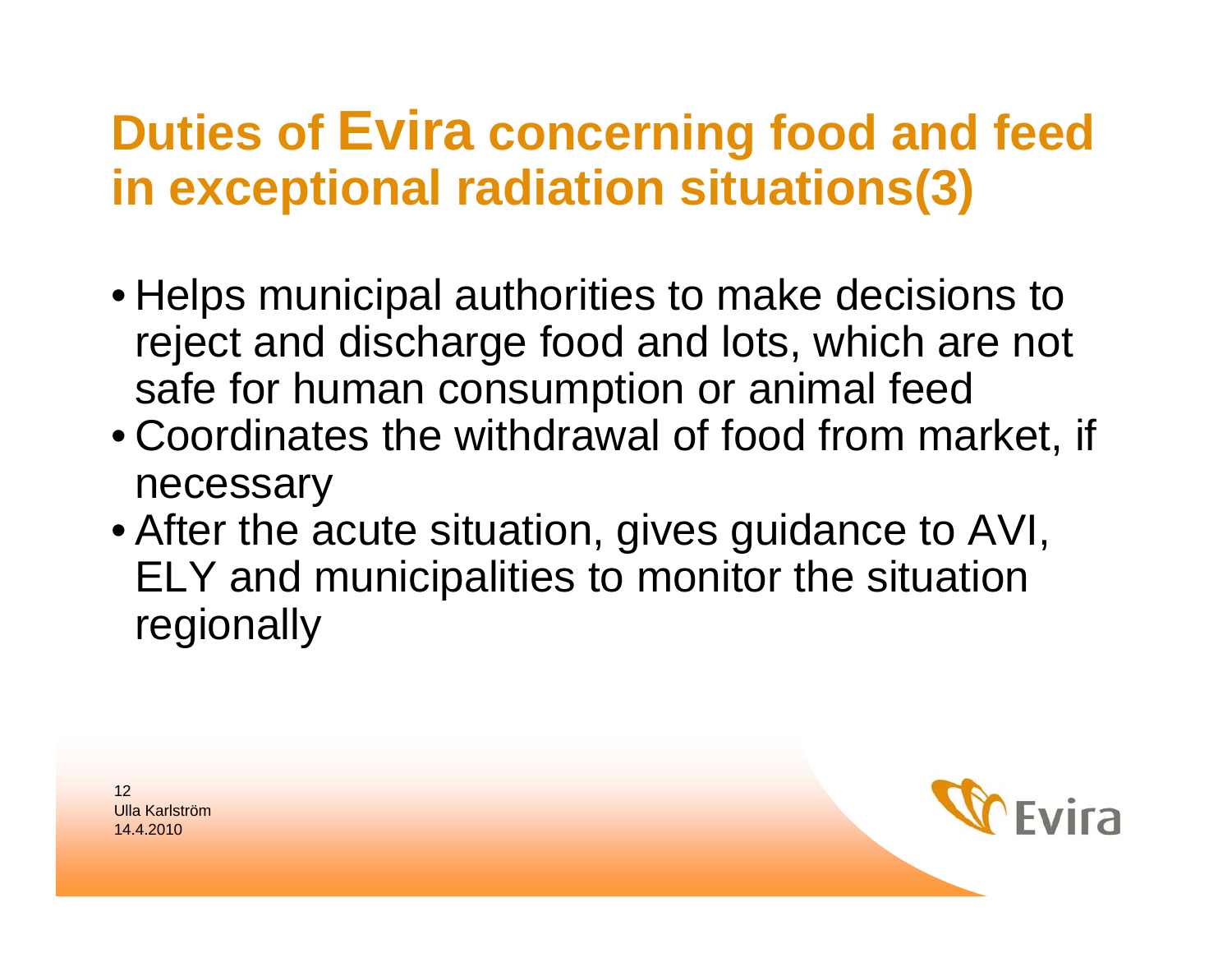#### **Food and feed consumption restrictions** and risk communication

- Evira gives food and feed consumption recommendations and publishes them
- STUK publishes information about the radiation situation, security and gives advice on how to reduce the exposure

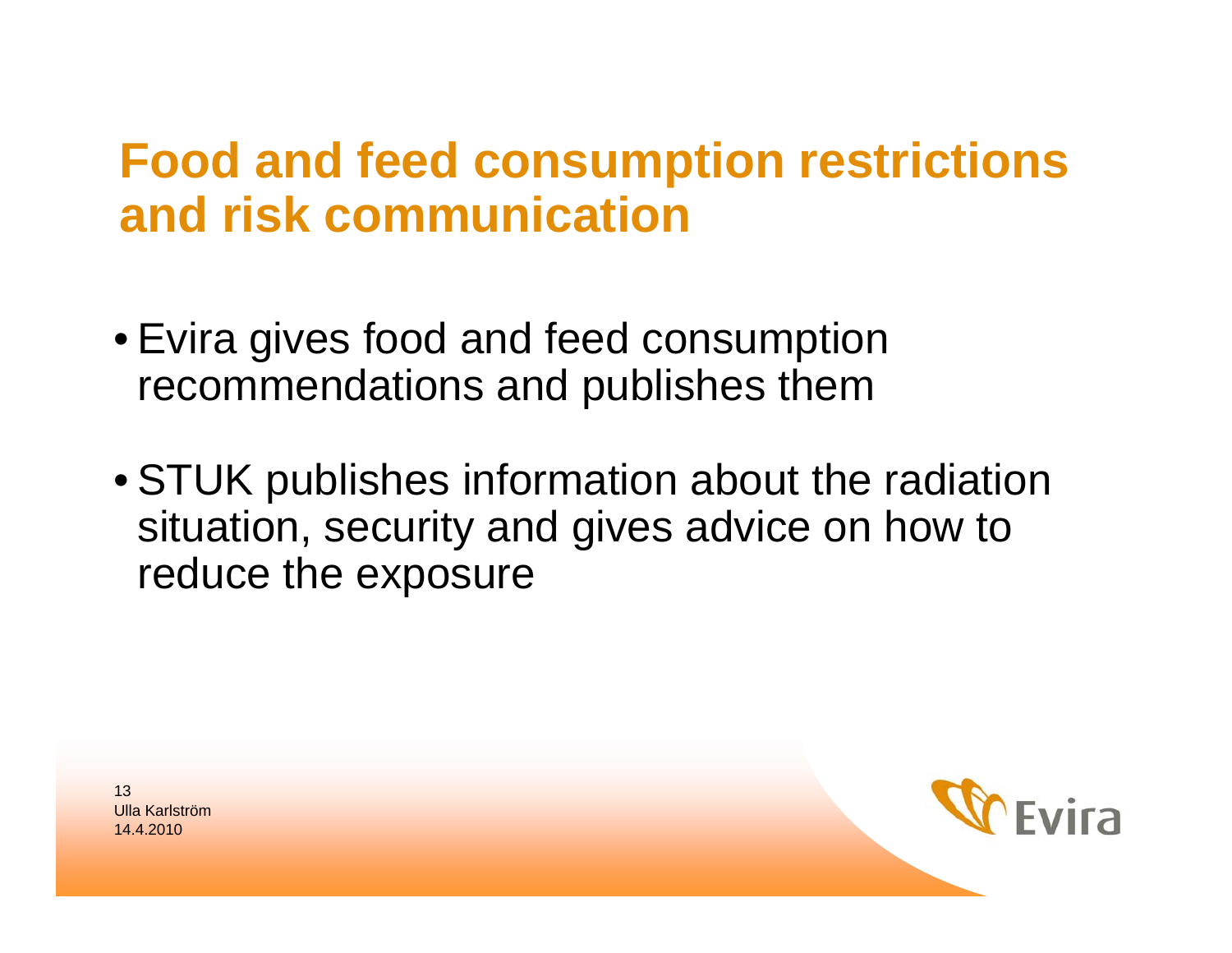### **Laboratories**

- STUK gives guidance to laboratories on how to measure radioactive compounds and how to interpret the measured radiation spectrum
- Evira coordinates sampling of food and feed together with municipalities, AVI and ELY-centres, taking STUK recommendations into concideration
- Laboratories are asked to deliver the results directly to STUK, but also to municipalities and Evira
- STUK analyses and makes summaries about the results and deliver them to Evira

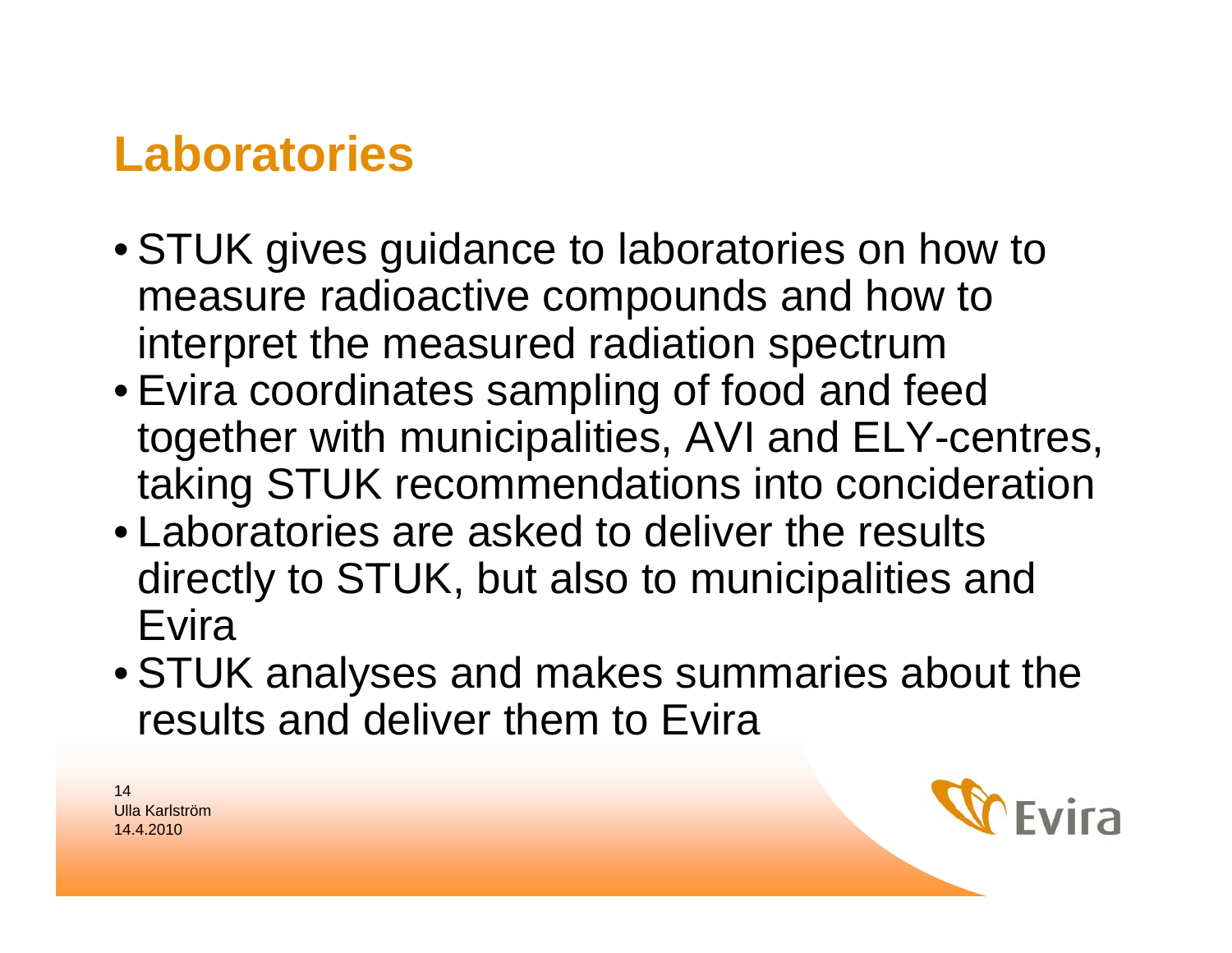#### **Local environmental and food laboratories**



- •Gamma measurements for screening foodstuff samples; calibrated for Cs-137 and I-131• STUK provides local laboratories with measuring equipment and gives advice and training
- •Important for country wide monitoring in case of radioactive contamination of environment

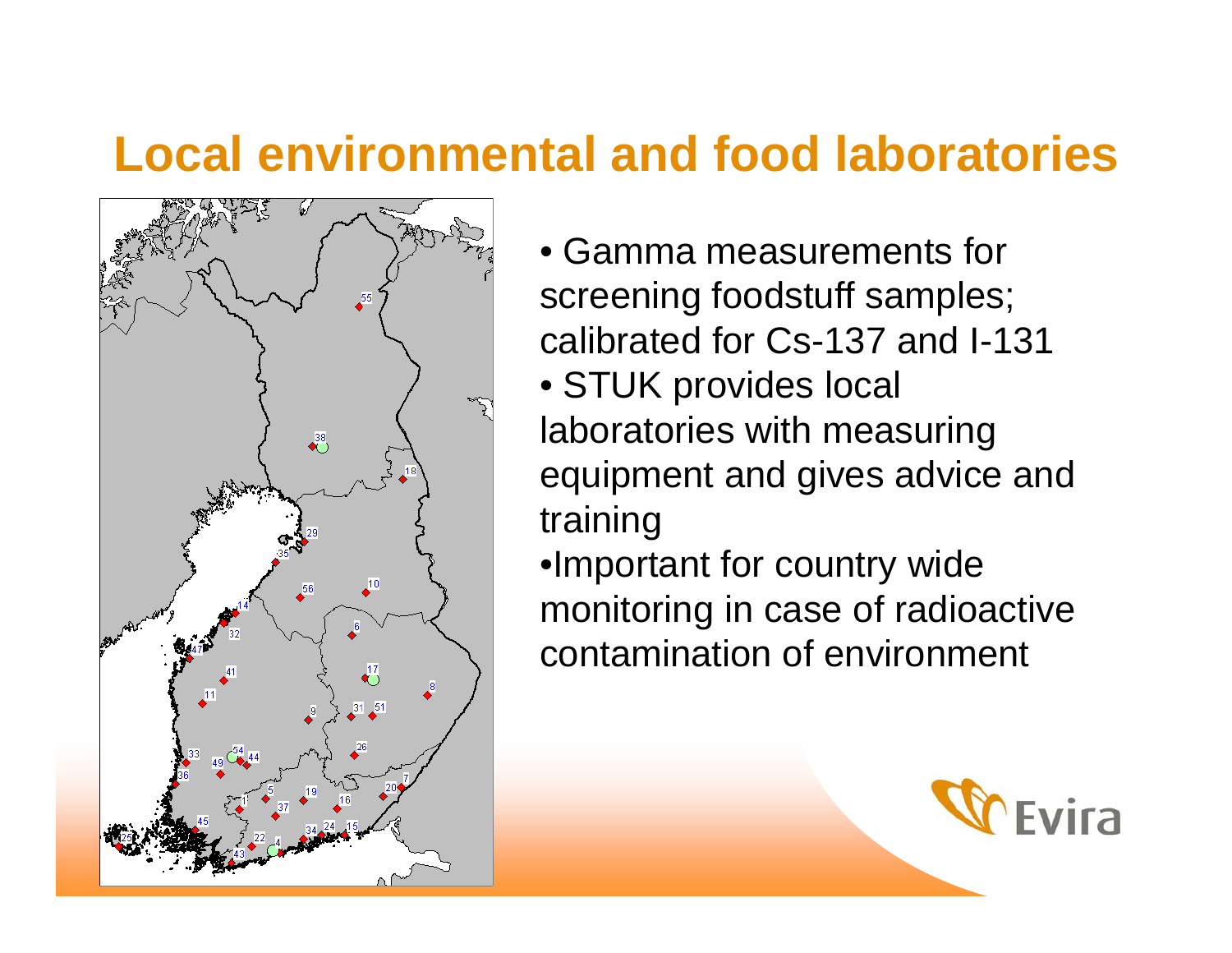# **Project in Evira 2010-2011**

- Strengthening of the radiactivity monitoring concerning food in municipalities
- Purpose of this project is to encourage municipalities to
	- 1. recognise the situation concerning radioactivity in their own communities and to actively inform local people about it
	- 2. develop their emergency plans
	- 3. built a relationship to the local laboratories analysing radioactive compounds